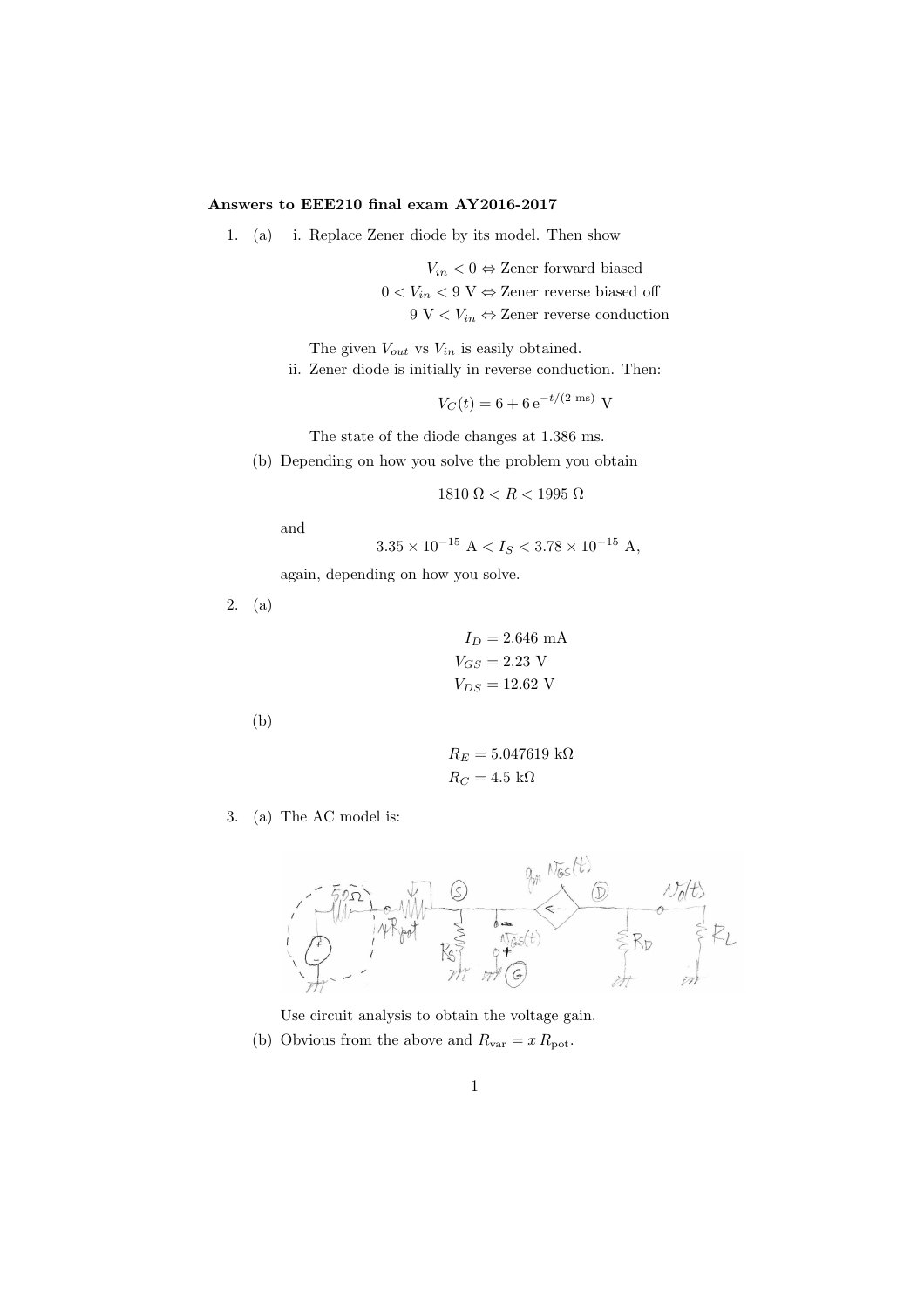- (c)  $V_{GSQ} = 2.4286 \text{ V}, I_{DQ} = 12.8571 \text{ mA}.$
- (d)  $R_S = 330 \Omega$ .
- (e)  $R_D = 1$  kΩ.
- (f)  $V_{DSQ} = 7.89286 \text{ V}, V_{GQ} = 6.67857 \text{ V}.$
- (g)  $R_1 = 330 \text{ k}\Omega, R_2 = 120 \text{ k}\Omega.$
- (h) Obvious from the above and  $R_{\text{var}} = x R_{\text{pot}}$ .
- (i)  $R_{\text{pot}} = 100 \Omega$ .
- (j)  $Z_{in} = (100 x + 15.865) \Omega.$

(k) 
$$
Z_{out} = 1 \text{ k}\Omega, \forall x.
$$